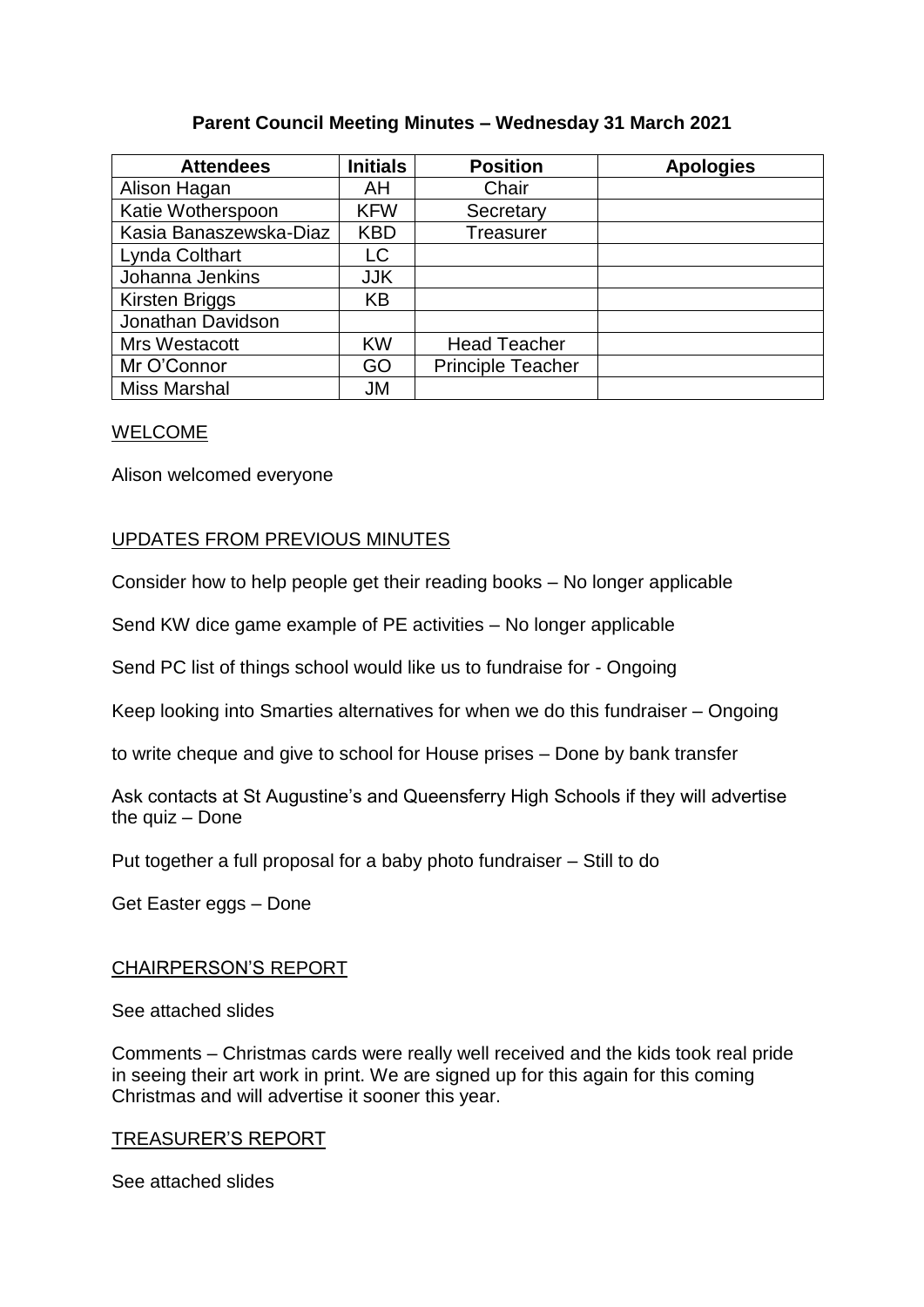# HEAD TEACHER'S REPORT

See attached slides

**Composite of school next year –** they are working on this. The class roll will grow slightly as there are more coming in, in P1 than going out in P7. This will take time.

**Equalities –** There is work going on at Edinburgh Council level to make sure RE teaching also fits with any relevant legislation on equalities.

**Afterschool Club –** Ready to go, just waiting for the authorities to give the go ahead.

**Breakfast Club –** Up and running with the possibility of expansion

**Celebrating achievements –** There will be a focus on this towards the end of the year.

# QUESTIONS FROM THE PARENT BODY

### *Is there an update on First Holly Communion? Are the children being prepared in school?*

Answer – Fr Deeley has been in touch and they have dates agreed for First Confession, First Holy Communion and Confirmation. Fr Deeley will inform people of these shortly.

# *When will homework start again?*

Answer – Homework will start again after Easter. It was felt that this would have been too much this term with settling back into school.

### *Uniform, are they still supposed to come dressed for PE days and Fresh Air Fridays? Is this uniform joggers and school sweatshirt/jumper or nonuniform?*

Answer – Want the children to come in, in proper school uniform. There is loads of recycled uniform and this will be out again on the next dry day. There are uniform grants for pupils on free school meals and we must remind parents that just because these stop for everyone at P4, people who qualify can still apply for it and a lot more funding opens up if you are claiming free school meals. Please do get in touch with the school if you need help with this.

As much as possible please do send children in school uniform. While this should be the right colour and the right items, it does not have to be branded.

Fresh air Fridays – They need to be comfortable and warm and perhaps a school sweatshirt but they can come in any colour joggers they like. AP – consider a clothes sale towards the end of next term. Discuss at the next PC meeting when we have a better idea of where the rules are heading.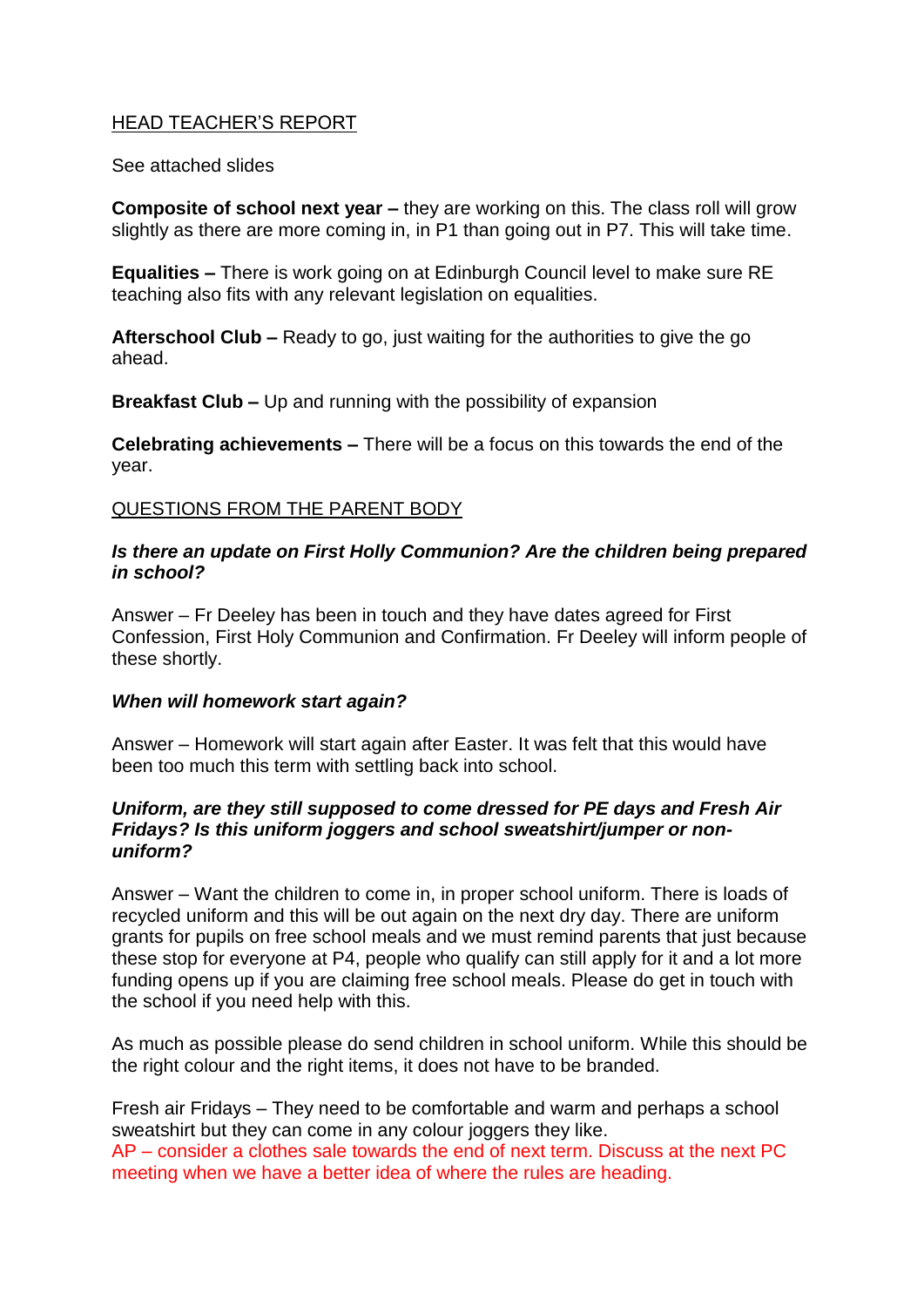# ELECTION OF OFFICE BEARERS

#### **Chair:** Nominated by – JJK Seconded by – KFW Vote? – Unanimous

# **Treasurer:**

Nominated by – AH Seconded by – JJK Vote? – Unanimous

**Secretary:** Nominated by – AH Seconded by – JD Vote? – Unanimous

JJK has been nominated by Fr Deeley as the Church Representative

### LOOKING FORWARD TO 2021/2022

See final slide in Chairs report KW will invite PC to virtual coffee mornings with nurseries so that we can have virtual chats with new parents.  $AP - AH$  to suggest suitable days to KW

# AOB

Now that letters have gone out confirming P1 places for the next academic year, should we invite new P1 parents to the next PC meeting to give them a chance to join the PC in their first year?

JJK said that about two years ago there was an Extraordinary General Meeting organised to change the constitution to enable new parent to join the PC at the first meeting of the new academic year. Whenever this was done it is not in the constitution so, it was re-proposed at this AGM and agreed by all members. Also agreed to update the constitution to say that we can invite new parents to the first meeting after the AGM as well, before the child is at the school but after they have received confirmation of their place.

# **Next meeting – AGM - Wednesday 28th April 7pm to 8.30pm**

# ACTION SUMMARY

| <b>ACTION</b>                                                                        | <b>OWNER</b> | Due Date |
|--------------------------------------------------------------------------------------|--------------|----------|
| consider a clothes sale towards the end of                                           | Whole PC     |          |
| next term. Discuss at the next PC meeting<br>when we have a better idea of where the |              |          |
| I rules are heading.                                                                 |              |          |